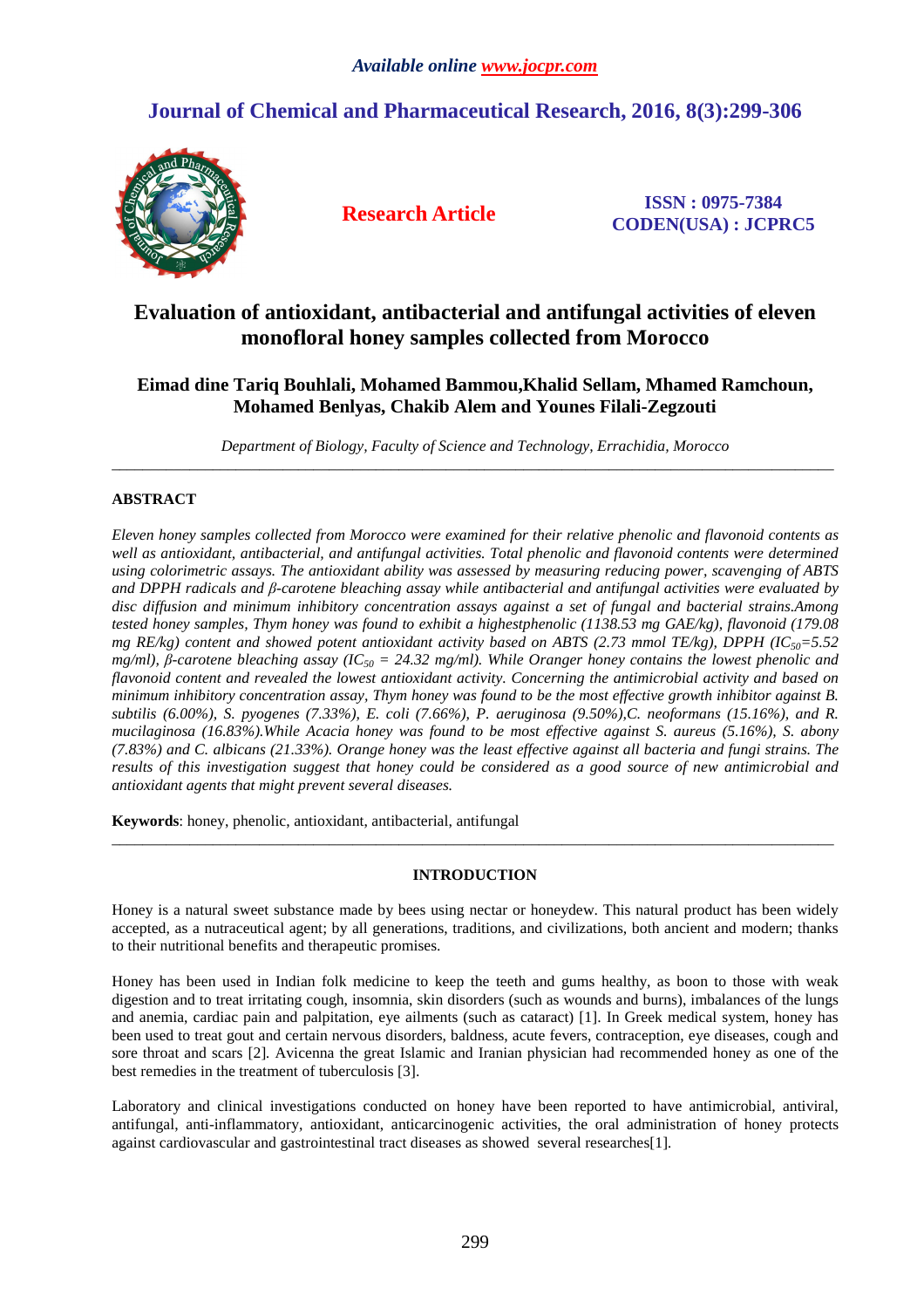Honey contains a wide range of phytochemical compounds beside fructose and glucose, which are the predominant compounds. Honey contains vitamins, minerals, amino acids, Millard reaction products, peptides, flavonoids (such as kaempferol, apigenin, quercetin, galangin, pinocembrin, chrysin), phenolic acids (such as caffeic, ellagic, ferulic and p-coumaric acids), tocopherols, ascorbic acid, reduced glutathione (GSH), enzymes such as superoxide dismutase (SOD) and catalase (CAT) [4,5]. These compounds may work together to provide a synergistic biological activity observed for honey.

\_\_\_\_\_\_\_\_\_\_\_\_\_\_\_\_\_\_\_\_\_\_\_\_\_\_\_\_\_\_\_\_\_\_\_\_\_\_\_\_\_\_\_\_\_\_\_\_\_\_\_\_\_\_\_\_\_\_\_\_\_\_\_\_\_\_\_\_\_\_\_\_\_\_\_\_\_\_

The aim of this study is to investigate the antioxidant, antibacterial and antifungal activities of eleven honey samples produced in Morocco.

#### **EXPERIMENTAL SECTION**

## **1.1. Antioxidantactivity**

## *1.1.1.Measurement of Total phenolic content:*

The total phenolic contents in honey samples were determined according to the method described byBouhlali et al[6]*.* Briefly, 100 µL of the honey dilution were added to 500 µL of a 1/10 dilution of Folin–Ciocalteau reagent in the water, then400 $\mu$ L sodium carbonate solution (7.5% w/v) was added. The mixture was left for 60 min at room temperature and the absorbance was measured at 765 nm.The calibration curve was prepared using Gallic acid. The total phenolic compounds were expressed as mg of Gallic acid equivalent (GAE) /kg of honey.

#### *1.1.2.Measurement of flavonoid content:*

The total flavonoid content of honey samples was determined by the method ofKim et al[7]*.* One mL of honey dilution was mixed with 4mL of distilled water. Then 0.3 mL of sodium nitrite solution (5%) was added, followed by 0.3 mL of aluminum chloride solution (10%). Test tubes were incubated for 5 min at ambient temperature, and then 2 mL of sodium hydroxide (1M) were added to the mixture, then the final volume was made up to 10 mL with distilled water. The mixture was thoroughly vortexed and the absorbance was determined at 510nm. Measurements were calibrated to a standard curve of the prepared Rutin solution and the results were expressed as mg Rutin equivalents (RE) /kgof honey.

## *1.1.3.Ferric reducing antioxidant power assay:*

The ferric reducing activity of honey samples was estimated based on the method of Benzie et al[8]*.* The FRAP reagent was prepared by mixing 50 mL of acetate buffer (0.3 M at pH 3.6), 5mL of TPTZ (2,4,6-Tripyridyl-s-Triazine) solution (10mM prepared in HCl (40 mM)) and 5mL of Ferric chloride solution (FeCl<sub>3</sub>) (20mM). 2 mL of the freshly prepared FRAP reagent were added to 10µL of diluted honey. The absorbance was measured at 593 nm against the blank after 10 minutes at room temperature. The standard curve was constructed using Trolox. The result was expressed as Trolox equivalent in  $\mu$ mol/kg of honey.

#### *1.1.4.DPPH radical scavenging activity:*

Radical scavenging activity of plant material against stable DPPH was evaluated using the method describedbyBouhlali et al[9]. The reaction mixture contained 100 µL of diluted honey samples at different concentrations and 1.9 mL of methanolic DPPH (0.3mM). The result mixtures were left at room temperature for 20 min and the absorbance was measured at 517 nm. The  $IC_{50}$  (concentration providing 50% inhibition) values were calculated from the plotted graph of scavenging activity against the concentrations of honey samples. Trolox a stable antioxidant, was used as a synthetic reference.

$$
\% inhibition = \frac{(Abs (control) - Abs (sample))}{Abs (control)}
$$
X100

Abs control is the absorbance without extract; Abs sample is the absorbance of the extract or standard.

#### 1.1.5.*β-Carotene bleaching assay***:**

The β-carotene bleaching inhibition method was carried out using the method of Shahidi et al[10]*.* Two mg of βcarotene were dissolved in 10 mL of chloroform then 4 mL of this solution were pipetted into a round-bottom flask, which contains 40 mg of linoleic acid and 500 mg of Tween 40. The chloroform was then, evaporated under vacuum at 40°C and 100 mL of oxygenated water was added and vigorously shaken to yield fresh an emulsion. 1 mL of the emulsion was transferred into test tubes containing 100 µL of diluted honey samplesat different concentration and incubated in a water bath at 50 $^{\circ}$ C then the absorbance was measured at 470 nm immediately (t = 0 min) and after 120 min of incubation against a blank which contains the emulsion without β-carotene.The antioxidant activity of honey samples was compared to the positive control, which was Trolox in this assay. The β-carotene bleaching inhibition (%) of the analyzed solution was calculated via the following formula: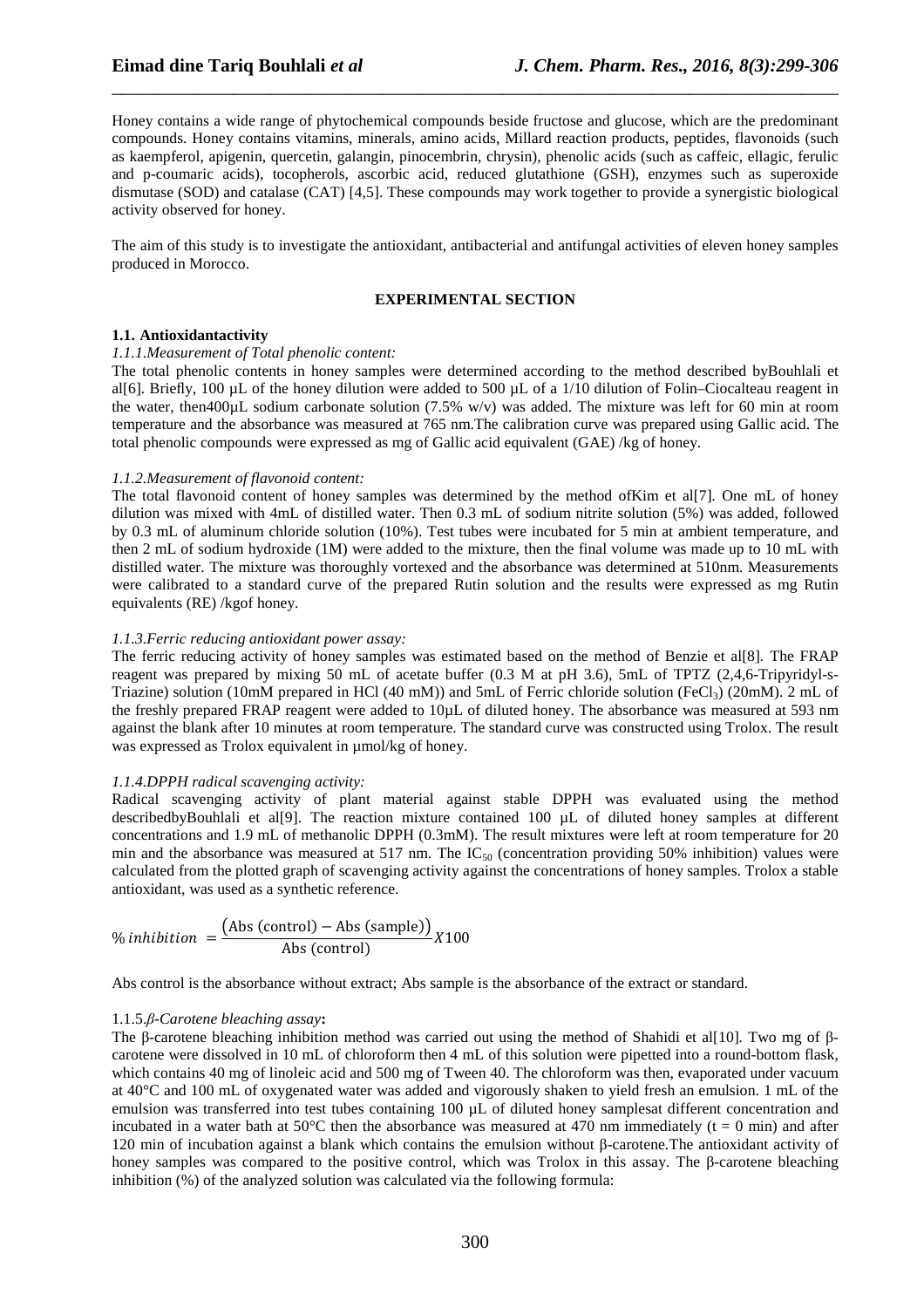β carotene bleaching inhibition  $(\%) = \frac{\beta \arctan \theta}{\sin \theta}$  carotene content after 2 h assay Initial β carotene content  $\frac{3}{x}$  x 100

The IC<sub>50</sub> was calculated using a standard curve between the plant material concentration and the percentage of βcarotene bleaching inhibition.

\_\_\_\_\_\_\_\_\_\_\_\_\_\_\_\_\_\_\_\_\_\_\_\_\_\_\_\_\_\_\_\_\_\_\_\_\_\_\_\_\_\_\_\_\_\_\_\_\_\_\_\_\_\_\_\_\_\_\_\_\_\_\_\_\_\_\_\_\_\_\_\_\_\_\_\_\_\_

## *1.1.6.ABTS radical scavenging assay:*

The ABTS radical scavenging was measured using the method of Re et al[11]*.* The ABTS radical cations (ABTS+) were produced by reacting aqueous solution of ABTS (7mM) with an aqueous solution of potassium persulphate (2.45mM). The mixture was allowed to stand in the dark at room temperature for 12-16 hours before use, then diluted with distilled water to obtain an absorbance of  $0.700 \pm 0.005$  at 734 nm. 30 $\mu$ L of diluted honey added to 3 mL of the ABTS radical solution were allowed at room temperature for 6 min and the absorbance at 734 nm was recorded immediately. A standard curve was obtained using aqueous solution of Trolox. The total antioxidants were expressed as µmol of Trolox equivalents (TE) per kg of honey.

## **1.2. Antibacterial and antifungal activities:**

## *1.2.1.Microbial strains:*

Six bacteria strain includes three Gram-positive: *Staphylococcus aureus* ATCC 25923, *Bacillus subtilis* ATCC 6633*, Streptococcus pyogenes*ATCC 19615 and three *Gram negative*: *Pseudomonas aeruginosa* ATCC 27853*, Escherichia coli* ATCC 25922*, Salmonella abony* NCTC 6017 were used in the determination of antibacterial activity.

*Candida albicans* ATCC 18804, *Cryptococcus neoformans*ATCC 32608 and *Rhodoturula mucilaginosa*Y0478 were used in the determination of antifungal activity.

These Microorganisms were obtained from the culture collection of The National Institute of Hygiene (Rabat).

## *1.2.2.Disc-diffusion method:*

The disc-diffusion test of honey samples was carried out using the method described by Chandrasekaran et all [12] with slight modification. Briefly 250 uL of inocula (turbidity of a 0.5 McFarland standard), prepared in physiological saline using twenty-four hours old culture of selected bacteria/yeast were spread over the plates containing Mueller Hinton Agar for bacteria and Sabouraud Dextrose Agar for fungi. The paper disc impregnated with 15 µl of differentdiluted honeysampleswas placed on the surface of the media. Then the diameter of an inhibition zone was measured around the discs after incubation of Petri dishes at 37°C for 24 h (bacteria), 28°C for 48 h (yeasts). One other Petri dish was used as a negative control contains the bacterial cell suspension without the test extract. This assay was done in triplicates, and the inhibition zones of honeys were compared with those of gentamicin (10µg/disc) for bacterial strain.

## *1.2.3.Minimum Inhibitory Concentration (MIC):*

The antimicrobial activity of the various honeys was tested using the micro-dilution method of Bouhlali et al[13]. First of all, the resazurin solution was prepared by dissolving one tablet in 40 mL of sterile water. The bacterial and fungal cultures were prepared by diluting an overnight culture (24h at 37°C) of a test strain in 0.1% physiologic water to match the turbidity of a 0.5 McFarland standard. Afterwards 100 µL of testing strains cultures were added in each numbered wells containing 100 µL of broth medium (Sabouraud for yeast and Mueller-Hinton for bacteria) followed by 100 µL of resazurin solution and then 100µL of each serially diluted honey samples was added in well. After incubation in 37°C for 24 hours, the blue colored solution in microtiter plates indicates growth inhibition of bacteria. The negative control contained the sterile broth and resazurin solution, although the positive control is made up of all solutions with the exception of the test extract. Amphotericin B was used as positive control for fungal MICs determination.

## **1.3. Statistical analysis**

Statistical analysis was performed using StatView 5.0 software. The experimental results were reported as mean  $\pm$ SD (standard deviation)  $(n=3)$ . Analysis of variance (ANOVA) and post-hoc Fisher PLSD (p<0.05) tests were used to compare the experimental groups. Pearson's correlation coefficient  $(R^2)$  was used to measure the association between two variables. Differences at p< 0.05 were considered significant.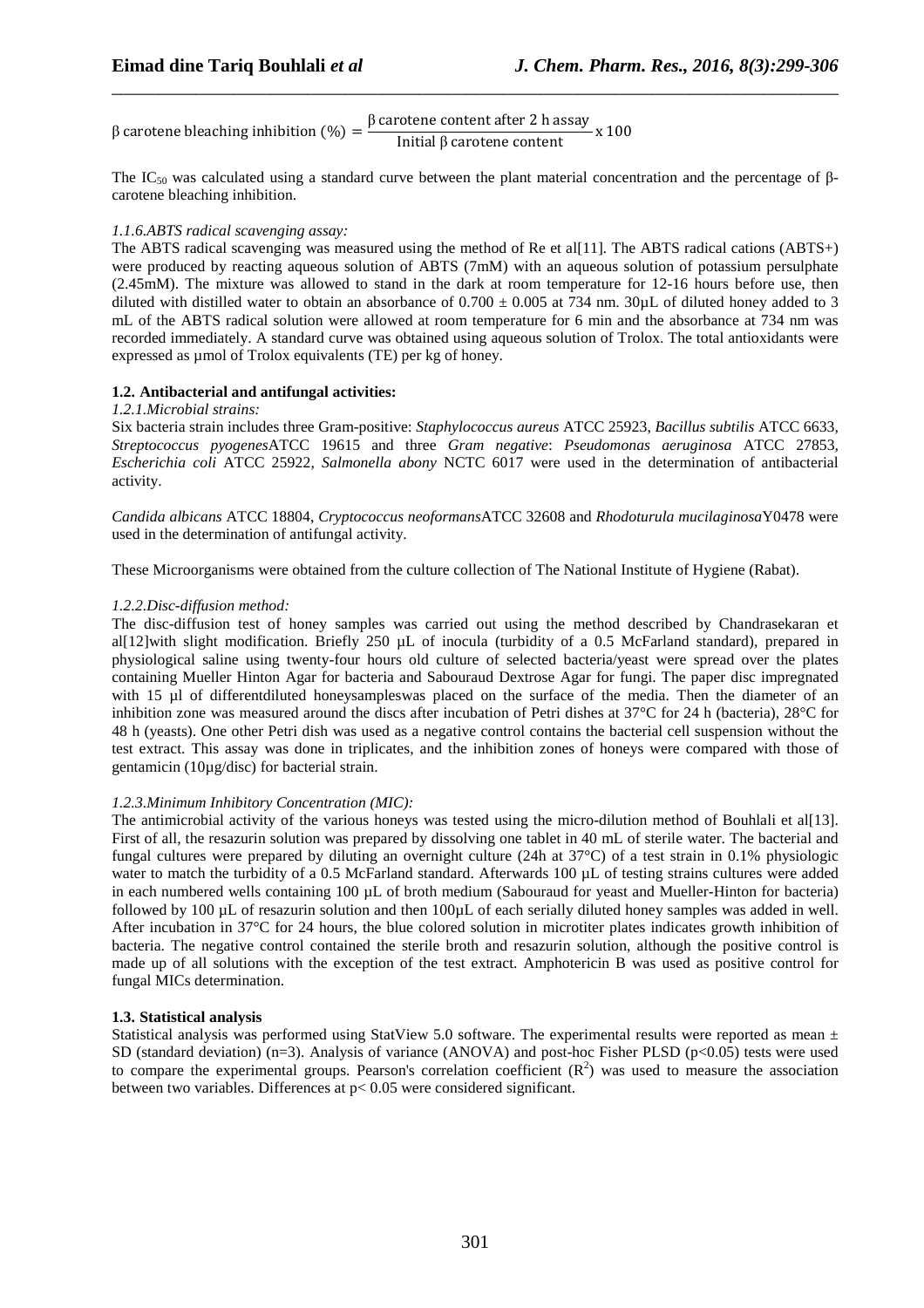#### **RESULTS AND DISCUSSION**

\_\_\_\_\_\_\_\_\_\_\_\_\_\_\_\_\_\_\_\_\_\_\_\_\_\_\_\_\_\_\_\_\_\_\_\_\_\_\_\_\_\_\_\_\_\_\_\_\_\_\_\_\_\_\_\_\_\_\_\_\_\_\_\_\_\_\_\_\_\_\_\_\_\_\_\_\_\_

#### **1.4. Total Phenolic and flavonoids content**

The total phenolic content of the honey samples illustrated in **Table 1** showed a significant difference ( $p < 0.05$ ) and varied widely from 239.47 mg GAE/kg for orange honey to 1138.53 mg GAE/kg for Thyme honey. Our results confirm previous results reported byAazza et al[14] for Moroccan honeys andLiberato et al[15] for Brazilian honeys who found that total phenolic content ranging between (102.1 - 1085 mg GAE/kg), (163.82- 923.70 mg GAE/kg) respectively. However, they are much lower than this reported byÖzcan and Olmez[16] for Turkish honeys who found phenolic content ranging between 170.06 - 885.43 mg GAE /100 g. The results reported by Moniruzzaman et al[17] for Malaysian honeys, which ranged between (144.51 - 580.03 mg GAE/kg) were found lower than the results reported in this study. Concerning total flavonoids content, the result depicted in the **Table 1** showed that it varied considerably between 11.72 mg for Orange honey and 179. 08 mg for Thyme honey in terms of Rutin equivalents/Kg of honey. The flavonoid content of honey samples analyzed in this study is highto those reported byAazza et al[14] for Moroccan honeys, but very close to results reported by the same author using Portuguese honey<sup>[18]</sup>. The difference within honeys samples may be owing to floral source, geographical area as well as the time of honey collection [17]*.* 

| Table 1. Antioxidant activities, total phenolic content and total flavonoid of honey samples |  |  |  |  |
|----------------------------------------------------------------------------------------------|--|--|--|--|
|                                                                                              |  |  |  |  |

|                   | <b>Total Phenolic</b><br>(mg GA/Kg FW) | <b>Total Flavonoid</b><br>(mg RE / Kg FW) | <b>FRAP</b><br>umol TE/Kg DW | <b>ABTS</b><br>umol TE/Kg DW     |
|-------------------|----------------------------------------|-------------------------------------------|------------------------------|----------------------------------|
| Acacia            | $965.81 \pm 12.49$                     | $143.29 \pm 1.64$                         | $2516.36\pm32.8^a$           | 1983.48±31.74                    |
| Carob             | $652.82 + 5.31$                        | $66.17+1.02$                              | 1286.53+19.38                | $924.74 + 9.85$                  |
| <b>Eucalyptus</b> | 598.24±3.97                            | $59.73 \pm 0.72$                          | $1207.41 + 15.42$            | $1252.88 \pm 16.28$              |
| Harmal            | 838.73±4.21                            | 92. $38 \pm 0.44$                         | 1978.33±22.91                | $1716.87 \pm 14.88$              |
| Jujube            | 791.34±6.28                            | $127.82 \pm 0.99$                         | 1844.73±23.72                | $1851.26 \pm 10.54$              |
| Lavender          | $546.71 \pm 5.52$                      | $44.26 \pm 0.31$                          | $1365.82 + 15.23$            | $1031.17 \pm 13.66$              |
| <b>Orange</b>     | $239.47 + 2.81$                        | $11.72 + 0.63$                            | $744.45 + 11.62$             | $634.37 \pm 8.28$                |
| Reseda            | $413.92 + 4.63$                        | $37.88 \pm 0.29$                          | 798.11±17.24                 | 705.49±9.17                      |
| Rosemary          | $749.63 \pm 8.73$                      | $73.03 \pm 0.65$                          | $1634.18 \pm 29.17$          | $1455.38 \pm 10.24$ <sup>a</sup> |
| <b>Spurge</b>     | $887.21 \pm 6.92$                      | $86.54 \pm 0.52$                          | 1766.04±46.84                | $1476.23 \pm 17.46^a$            |
| Thyme             | 1138.53+11.03                          | $179.08 + 1.37$                           | $2482.62 + 24.96^a$          | 2471.27+19.82                    |

*Values are mean of triplicate determinations (n = 3) ± standard deviation. The results are statistically significant at p < 0.001. GAE: Gallic acid equivalents. RE: Rutin equivalents. TE : Trolox equivalents; in the same column, the values with different letters are significantly different using post hoc PLSD Ficher (p < 0.001).* 

## **1.5. Antioxidant activities**

The fact that the honey contains a wide range of phenolic compoundswith diverse antioxidant capacities requires the use of different antioxidant methods to better examine their antioxidant capacities.Hence, in this research, the ferric reducing ability (FRAP), free radical scavenging activity assays: ABTS, DPPHas well as β-carotene bleaching assay were used in this respect.

The ferric reducing antioxidant power (FRAP)is based on the reduction, at low pH, of a colorless ferric complex ferric-tripyridyltriazine Fe(TPTZ)<sup>3+</sup> to a blue-colored ferrous complex Fe(TPTZ)<sup>2+</sup> by the action of electrondonating antioxidants monitored by measuring the change of absorbance at 593 nm[19]. In contrast, the ABTS assay measured the reduction of the blue-greenABTS<sup>+</sup> radical by hydrogen-donating antioxidants[20]. The level of discoloration monitored spectrophotometrically at 734 nm is proportional to scavenging activity of antioxidant. Both methods are easy to perform and usually used to assess antioxidant activity in foods. The results of antioxidant activities of honey samples based on FRAP assay and ABTS assay are given in **Table 1**. Acacia honey exhibited the highest level of antioxidant activity based on FRAP assay (2516.36 µmol TE/kg), while Thyme honey showed the highest level antioxidant activity based on FRAP assay (2371.27 µmol TE/kg). Orange honey exhibited the lowest antioxidant activity based on FRAP assay (644.45 µmol TE/kg) and ABTS assay (534.37 µmol TE/kg). The results established in this study are in agreement with those observed byGorjanović et al[21] for Serbian honeys who has found the antioxidant activities in the range of (200 to 4980 µmol TE/kg) and (1000 to 5820 µmol TE/kg) for FRAP assay and ABTS assay respectively.

The very strong correlation observed between FRAP/phenolic( $R^2$  = 0.909), FRAP/Flavonoid ( $R^2$  = 0.876), ABTS/ phenolic  $(R^2 = 0.880)$  and ABTS/Flavonoid( $R^2 = 0.932$ ) as showed**Table 3**, suggests that flavonoids and phenolics are the main contributor of these antioxidant activities and they facilitate the scavenging of free radicals by donating an electron or hydrogen atom. The strongest correlation  $(R^2 = 0.908)$  was observed between these assays as showing**Table 3**. This relationship may be due to their similar redox potential for  $Fe^{2+}/Fe^{3+}$  (0.70 V) and for ABTS/ABTS<sup>+</sup> (0.68V)[22]a bite higher potential redox of FRAP compared to ABTS may justify the higher antioxidant activities depicted using FRAP assay than ABTS assay, that means that any compound with lower  $Fe^{2+}/$  $Fe<sup>3+</sup>$ redox potential can theoretically reduce Fe<sup>3+</sup> to Fe<sup>2+</sup> and contributes to the FRAP values resulting in falsely high FRAP values [19]*.*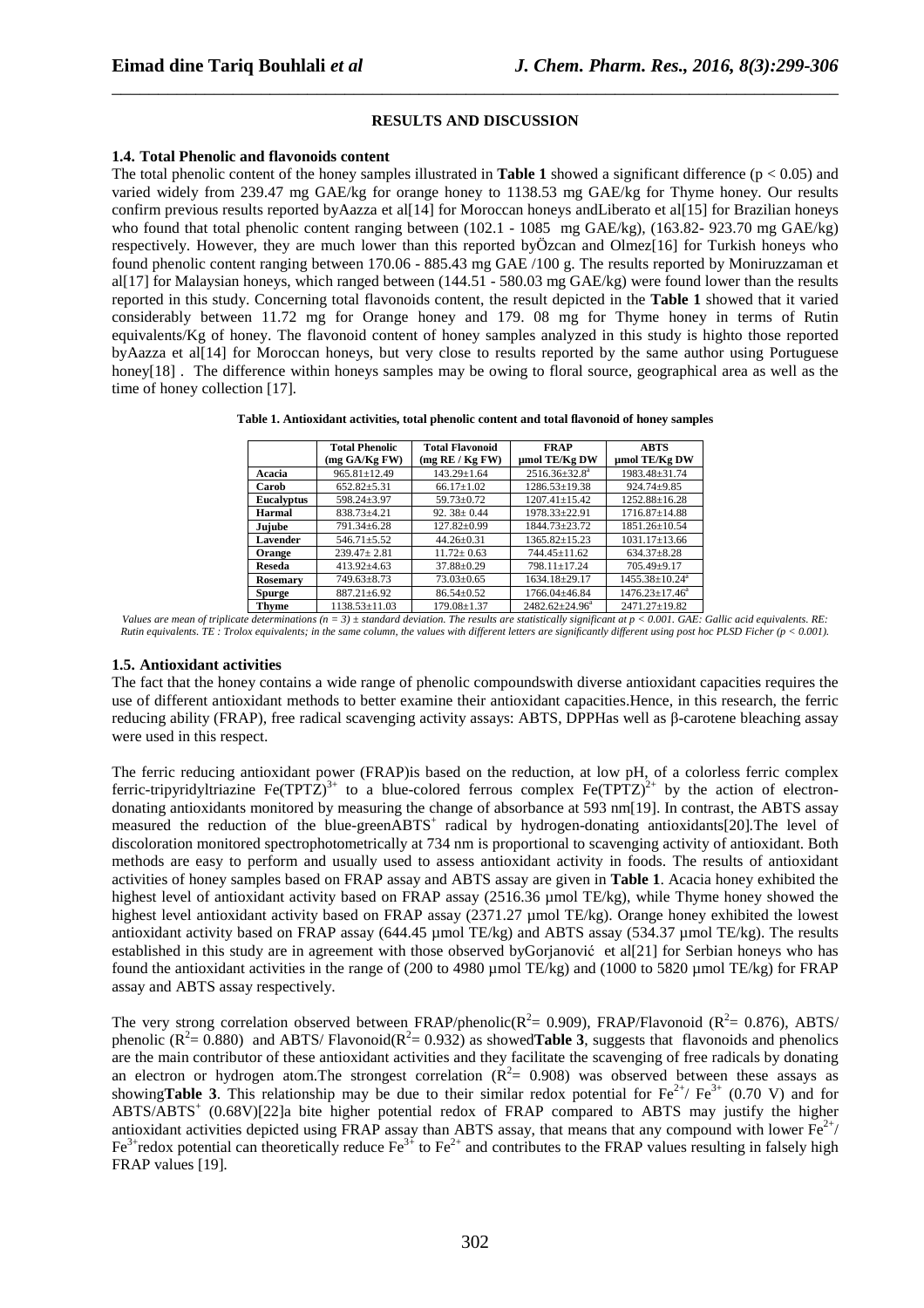DPPH method is widely used assay to assess the scavenging ability in foods. It is based on the ability of antioxidant to provide hydrogen atoms or electrons to the stable radical DPPH formed in a liquid solution that possessed a purple color to become a stable diamagnetic molecule with yellow coloration, causing an absorbance decrease at 517nm [23]*.*Whereasthe β-carotene bleaching assay was based on the ability of antioxidant to hinder the extent of bcarotene-bleaching by neutralizing the linoleate-free radical and other free radicals formed in the system [24]*.* As seen from the data in **Table 2,** higher DPPH free radical scavenging activity  $(IC_{50}=5.52 \text{ mg/mL})$  was shown in thyme honey, which revealed the better antioxidant activity based on β-carotene bleaching assay (24.37 mg/mL). While orange honey exhibited the lowest antioxidant ability based on DPPH assay and  $(IC_{50}=14.61 \text{ mg/mL})$  and  $\beta$ carotene bleaching assay ( $IC_{50}=79.08$  mg/mL). The reported results of the DPPH assay were in close agreement with those reported by [25] who have found DPPH IC<sub>50</sub> in the range of (3.17 to 8.79 mg/mL) for Brazilian honey. Strong correlation was observed between β-carotene bleaching assay/phenolic ( $\mathbb{R}^2$  = 0.832), β-carotene bleaching assay/flavonoids( $R^2$  = 0.626), DPPH assay/phenolic( $R^2$  = 0.962), and DPPH assay/flavonoid( $R^2$  = 0.847) as shown in**Table 3**. This strong correlation suggests that the free radical-scavenging ability can be attributed to the hydroxyl groups of phenolic and flavonoids, which can give the electron and neutralize the existing free radical in the reaction mixture. The involvements of free radicals in the pathogenesis of a large number of diseases are well-documented [26]*.*Hence, an effective scavenger of these free radicals may serve to prevent diseases.

\_\_\_\_\_\_\_\_\_\_\_\_\_\_\_\_\_\_\_\_\_\_\_\_\_\_\_\_\_\_\_\_\_\_\_\_\_\_\_\_\_\_\_\_\_\_\_\_\_\_\_\_\_\_\_\_\_\_\_\_\_\_\_\_\_\_\_\_\_\_\_\_\_\_\_\_\_\_

#### **Table 2. DPPH scavenging power and β-carotene bleaching inhibition activity of honey samples**

|                   | <b>B-carotene bleaching assay</b><br>$IC_{50}$ (mg/mL) | <b>DPPH</b> assay<br>$IC_{50}$ (mg/mL) |
|-------------------|--------------------------------------------------------|----------------------------------------|
|                   |                                                        |                                        |
| Acacia            | $34.96 \pm 0.15$                                       | $6.68 \pm 0.10$                        |
| Carob             | $51.23 \pm 0.44$                                       | $11.96 \pm 0.18^a$                     |
| <b>Eucalyptus</b> | $58.84 + 0.61$                                         | $10.73 \pm 0.15$                       |
| Harmal            | $45.16 \pm 0.46$                                       | $8.52 \pm 0.11$                        |
| Jujube            | $61.92 \pm 0.58$                                       | $9.29 \pm 0.14$                        |
| Lavender          | $49.42 + 0.87$                                         | $11.84 + 0.17a$                        |
| Orange            | 79.08±0.62                                             | $15.61 \pm 0.26$                       |
| <b>Reseda</b>     | $70.59 \pm 0.57$                                       | $12.53 \pm 0.16$                       |
| <b>Rosemary</b>   | $54.61 \pm 0.69$                                       | $9.93 \pm 0.10$                        |
| <b>Spurge</b>     | $39.59 + 0.36$                                         | $7.91 \pm 0.08$                        |
| Thyme             | $24.37+0.28$                                           | $5.52+0.09$                            |

*Values are mean of triplicate determinations*  $(n = 3)$   $\pm$  standard deviation. The results are statistically significant at ( $p < 0.001$ ). In the same *column, the values with different letters are significantly different using post hoc PLSD Fisher.* 

|  | Table 3. Correlation phenolic and flavonoid content with antioxidant activities |
|--|---------------------------------------------------------------------------------|
|--|---------------------------------------------------------------------------------|

|                   | Phenolic | <b>Flavonoid</b> | <b>ABTS</b> | <b>FRAP</b> | <b>DPPH</b> | <b>B-Carotene</b> |
|-------------------|----------|------------------|-------------|-------------|-------------|-------------------|
| <b>Phenolic</b>   |          |                  |             |             |             |                   |
| Favonoid          | 0.872    |                  |             |             |             |                   |
| ABTS              | 0.880    | 0.932            |             |             |             |                   |
| <b>FRAP</b>       | 0.909    | 0.876            | 0.908       |             |             |                   |
| <b>DPPH</b>       | 0.962    | 0.847            | 0.878       | 0.891       |             |                   |
| <b>B-Carotene</b> | 0.832    | 0.626            | 0.628       | 0.764       | 0.793       |                   |

## **1.6. Antibacterial activity**

#### *1.6.1.Disc Diffusion assay*

Six standard strains bacteria, including three Gram positive: *S. aureus B. subtilis, S. pyogenes* and three Gram negative:*E. coli, P. aeruginosa, S. abony* was selected for the antibacterial screening of eleven honey samples. The results of thedisc diffusion analysis shown in **Table 4** displayed that all tested honeys possessed an antibacterial activity against the test strains. Overall, the honey samples showed maximum significant antibacterial activity against *S. aureus*, however the less significant antibacterial activity was shown against *P. aeruginosa*.

Thyme honey exhibited the highest antibacterial activity against *B. subtilis* (ZID=23.9mm), *S. pyogenes* (ZID=23.5mm) and *P. aeruginosa* (ZID=17.3mm) and spurge honey was found to be the highest inhibitor of *E.coli* growth (ZID=22.4mm).The highest antibacterial activity against *S. aureus* (ZID=24.6mm),*S.abony* (ZID=16.9mm) were found usingAcacia honey. Among analyzed honeys, orange honey possessed the lowest antibacterial activity against all bacterial strains with the lowest zone inhibition diameter. All bacterial strains except *S. pyogenes* showed a significant sensitivity for gentamicin (10 $\mu$ g/disc) in the range of (17.66 to 19.66 mm). Our results are in agreement with those reported byRayes [27] but lower than those reported by Wilkinson and Cavanagh[28] and Hamouda and Marzouk[29]*.* 

This data about analysis show that the gram positive bacterial strains are more sensitive ofhoney samples than the gram negative bacterial strains.Previous researches also support this finding [30, 31]*.*This might be due to ability of outer membrane in gram-negative bacterial cell to exclude certain antibiotic compounds from penetrating the cell.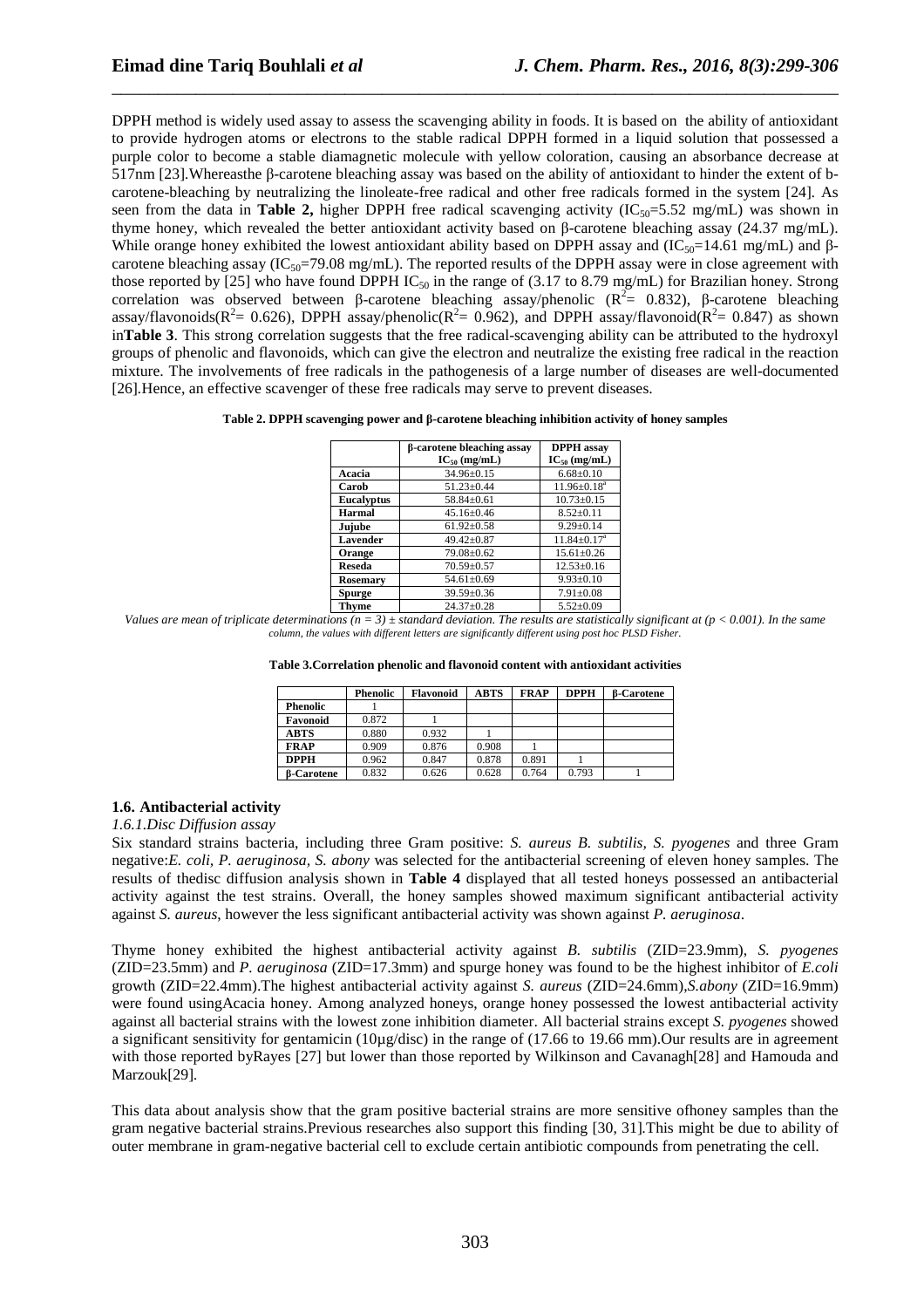## *1.6.2.Minimum Inhibitory Concentration (MIC)*

After the antibacterial screening using the disc diffusion assay, all honey samples revealed a positive result against the test pathogens hence further studies for the determination of MIC are required. **Table 5** summarized the data of MICsof each honey sample against test bacterial strain. Thyme honey gave the highest antibacterial activity against *B. subtilis* (6.00 mg/mL), *S. pyogenes* (7.33 mg/mL), *E. coli* (7.66 mg/mL) and*P. aeruginosa* (9.50 mg/mL). The maximum antibacterial activity against*S. aureus* (5.16 mg/mL) *S.abony* (7.83 mg/mL) were found using Acacia honey. Amongst the test bacterial strains,*S. aureus* was the most sensitive and *P. aeruginosa* was less sensitive. The MICs of gentamicin against these bacterial strains still higher than the MICsof study honey samples. The results of MICs reported in this study are higher than those reported byChauhan et al[32]*,*who found the MICs in the range of (0.625–5.000 mg/mL), for *S. aureus*, *B. subtilis*, *B. cereus*, and gram-negative bacteria (*E. coli*, *P. aeruginosa* and *S. typhi*). But lower than the results of MICs reported byBoateng and Diunase<sup>[33]</sup> who was found 10%v/v as MIC for *E. coli, P. aeruginosa* and *S.aureu.*The difference observed in the antimicrobial activity among studied honeys and compared to other honey samples studied in several investigations might be due to dissimilarities of honey origin and processing, honeybees, floral source and season of harvesting. The source of bacterial strains, its inoculum size and its growth speed as well as the test method may also be critical in this respect [34]*.*The antibacterial activity of honey has been attributed to its high osmotic potential, hydrogen peroxide content, high natural acidity, its content of phenolic, flavonoid, ascorbic acid, amylase, fatty acids, trepens, sulfathiazole, benzyl alcohol and benzoic acids, streptomycin and its content of tetracycline derivatives [32]*.* This antibacterial activity may be attributed also to its methylglyoxal content known for its antibacterial property, which was found in high concentration in Manuka honey [35].In our study, this activity appeared to be influenced by phenolic and flavonoid composition as shown the highest positive correlation coefficient between phenolic and flavonoid content in one hand and antibacterial activity in the other hand (**Table 7**).This is in accordance with previous studies that demonstrate a significant correlation between phenolic and flavonoid composition and antimicrobial activity[36]*.* 

\_\_\_\_\_\_\_\_\_\_\_\_\_\_\_\_\_\_\_\_\_\_\_\_\_\_\_\_\_\_\_\_\_\_\_\_\_\_\_\_\_\_\_\_\_\_\_\_\_\_\_\_\_\_\_\_\_\_\_\_\_\_\_\_\_\_\_\_\_\_\_\_\_\_\_\_\_\_

| Minimum inhibitory concentration MIC mg/mL |                              |                              |                               |                               |                                |                                |  |  |  |
|--------------------------------------------|------------------------------|------------------------------|-------------------------------|-------------------------------|--------------------------------|--------------------------------|--|--|--|
|                                            |                              | Gram positive bacteria       |                               | Gram negative bacteria        |                                |                                |  |  |  |
|                                            | S. aureus                    | <b>B.</b> subtilis           | S. pyogenes                   | E. coli                       | P. aeruginosa                  | S. abony                       |  |  |  |
| Acacia                                     | $5.16 \pm 0.22$ <sup>d</sup> | $6.17 \pm 0.22$ <sup>e</sup> | $8.00 \pm 0.33$ <sup>de</sup> | $8.66 \pm 0.22$ <sup>e</sup>  | $10.33 \pm 0.22$ <sup>d</sup>  | $7.83 \pm 0.22^h$              |  |  |  |
| Carob                                      | $8.83 + 0.22^a$              | $7.83 + 0.22c$               | $9.33 \pm 0.22$               | $11.83 + 0.22^a$              | $11.83 + 0.22$ <sup>bc</sup>   | $9.33+0.22$ <sup>de</sup>      |  |  |  |
| <b>Eucalyptus</b>                          | $8.5 \pm 0.33$ <sup>a</sup>  | $8.33 + 0.22^b$              | $9.83 \pm 0.22$               | $10.66 \pm 0.22^{\rm b}$      | $11.50 + 0.33^c$               | $10.50 \pm 0.33^b$             |  |  |  |
| <b>Harmal</b>                              | $6.50 \pm 0.33^b$            | $7.5 \pm 0.00$ <sup>d</sup>  | $9.00 \pm 0.00$               | $9.50 + 0.33$ <sup>cd</sup>   | $10.5 \pm 0.33$ <sup>d</sup>   | $9.16 + 0.22^e$                |  |  |  |
| Jujube                                     | $6.83 \pm 0.22$ <sup>b</sup> | $7.33 \pm 0.22$ <sup>d</sup> | $8.66 + 0.22c$                | $9.16 \pm 0.22$ <sup>de</sup> | $10.66 \pm 0.22$ <sup>d</sup>  | $8.83 \pm 0.33$ <sup>ef</sup>  |  |  |  |
| Lavender                                   | $9.33+0.22$                  | $8.5 + 0.33^{ab}$            | $10.33 + 0.22^b$              | $10.83 + 0.22^b$              | $12.50 + 0.33$ <sup>a</sup>    | $10.33 \pm 0.22$ <sup>bc</sup> |  |  |  |
| Orange                                     | $10.83 \pm 0.22$             | $9.83 + 0.22$                | $11.00 + 0.33a$               | $12.5 + 0.33$                 | $13.83 + 0.22$                 | $12.00 \pm 0.33$ <sup>a</sup>  |  |  |  |
| <b>Reseda</b>                              | $9.83 + 0.22$                | $8.5 + 0.22^{ab}$            | $10.5 \pm 0.33$ <sup>ab</sup> | $11.50 + 0.33$ <sup>a</sup>   | $12.16 \pm 0.22$ <sup>ab</sup> | $11.66 + 0.22a$                |  |  |  |
| Rosemary                                   | $7.5 \pm 0.33$               | $7.5 + 0.33$ <sup>cd</sup>   | $8.50 \pm 0.33$ <sup>cd</sup> | $9.83 + 0.22$ <sup>c</sup>    | $11.00+0.00$                   | 9.83 $\pm$ 0.33 <sup>cd</sup>  |  |  |  |
| <b>Spurge</b>                              | $5.83 + 0.22$ <sup>c</sup>   | $6.67 + 0.22$                | $8.00+0.00^e$                 | $8.16 + 0.22$                 | $9.83 + 0.22e$                 | $8.5 \pm 0.33$ <sup>fg</sup>   |  |  |  |

**Table 5. Determination of Minimum inhibitory concentration of bacterial growth** 

**Thyme** 5.50±0.33cd 6.00±0.00<sup>e</sup> 7.33±0.22 7.66±0.22 9.50±0.33e 8.00±0.33gh *Values are mean of triplicate determinations*  $(n = 3) \pm$  standard deviation. The results are statistically significant at  $(p < 0.001)$ . In the same column, the values with *different letters are significantly different using post hoc PLSD Fisher.* 

|               | Disc inhibition zone (mm) $(15%)$ |                                |                                |                                |                                |                                 |                               | Disc inhibition zone (mm) $(35%)$ |                               |  |
|---------------|-----------------------------------|--------------------------------|--------------------------------|--------------------------------|--------------------------------|---------------------------------|-------------------------------|-----------------------------------|-------------------------------|--|
|               |                                   | Gram positive bacteria         |                                |                                | Gram negative bacteria         |                                 |                               | <b>Yeasts</b>                     |                               |  |
|               | S.                                | B.                             | S. pyogenes                    | E.                             | Р.                             | S.                              | R.                            | C.                                | C. albicans                   |  |
|               | aureus                            | subtilis                       |                                | coli                           | aeruginosa                     | abony                           | mucilaginosa                  | neoformans                        |                               |  |
| Acacia        | $24.64 \pm 1.09^a$                | $21.61 \pm 1.33$ <sup>a</sup>  | $21.69 \pm 0.58$               | $20.82 \pm 0.65^b$             | $15.84 \pm 0.52$ <sup>bc</sup> | $16.91 \pm 0.83^a$              | $6.52 \pm 0.38$ <sup>bc</sup> | $8.62 \pm 0.49$ <sup>d</sup>      | $5.16 \pm 0.25$ <sup>cd</sup> |  |
| Carob         | $14.72 \pm 0.64$ <sup>d</sup>     | $16.55 \pm 0.71$ <sup>de</sup> | $16.71 \pm 0.89$ <sup>bc</sup> | $12.27 \pm 0.78$ <sup>g</sup>  | $12.45 \pm 0.74$ <sup>e</sup>  | $13.66 \pm 0.56$ <sup>de</sup>  | $3.16 \pm 0.42$               | $4.58 \pm 0.46^a$                 | ND                            |  |
| Eucalyptus    | $15.49 \pm 0.72$ <sup>d</sup>     | $15.62 \pm 0.46$ <sup>ef</sup> | $15.53 \pm 0.46$ <sup>cd</sup> | $15.69 \pm 0.72$ <sup>e</sup>  | $13.68 \pm 0.46$ <sup>d</sup>  | $11.83 \pm 0.60^t$              | ND                            | $4.86 \pm 0.34^{ab}$              | ND                            |  |
| Harmal        | $20.75 \pm 0.81^b$                | $17.94 \pm 0.39$ <sup>c</sup>  | $17.62 \pm 0.52^b$             | $18.83 \pm 1.21$ <sup>cd</sup> | $15.09 \pm 0.49$ <sup>c</sup>  | $14.38 \pm 0.46$ <sup>cd</sup>  | $5.83 \pm 0.41$ <sup>ab</sup> | $7.23 \pm 0.29$ <sup>c</sup>      | $4.86 \pm 0.31$ <sup>bc</sup> |  |
| Jujube        | $19.16 \pm 0.48$ <sup>c</sup>     | $18.87 \pm 1.21$ <sup>bc</sup> | $18.93 \pm 0.72$ <sup>a</sup>  | $19.35 \pm 0.42$ <sup>c</sup>  | $15.29 \pm 0.95$ <sup>bc</sup> | $14.77 \pm 0.82$ <sup>bcd</sup> | $7.27 \pm 0.53$ <sup>c</sup>  | $7.54 \pm 0.48$ <sup>c</sup>      | $4.33 \pm 0.42^{ab}$          |  |
| Lavender      | $14.42 \pm 1.28$ <sup>de</sup>    | $14.11 \pm 0.53$ <sup>g</sup>  | $14.80 \pm 0.85$ <sup>de</sup> | $14.94 \pm 1.01$ <sup>ef</sup> | $11.76 \pm 0.54$ <sup>e</sup>  | $12.52 \pm 0.78$ <sup>ef</sup>  | ND                            | $4.42 \pm 0.51$ <sup>a</sup>      | ND                            |  |
| Orange        | $11.37 \pm 0.52$                  | $12.83 \pm 0.67$               | $12.21 \pm 0.31$               | $10.48 \pm 0.52$               | $6.71 \pm 0.29$                | $9.19 \pm 0.45$                 | ND                            | ND                                | ND                            |  |
| <b>Reseda</b> | $13.12 \pm 0.59^e$                | $14.74 \pm 0.66$ <sup>fg</sup> | $13.56 \pm 0.62^e$             | $13.76 \pm 0.75$ <sup>fg</sup> | $12.13 \pm 0.46^e$             | $10.62 \pm 0.29$                | ND                            | ND                                | ND                            |  |
| Rosemary      | $18.44 \pm 0.76$ <sup>c</sup>     | $17.26 \pm 0.54$ <sup>cd</sup> | $18.37 \pm 0.96^{ab}$          | $17.08 \pm 0.56$ <sup>d</sup>  | $14.57 \pm 0.82$ <sup>cd</sup> | $13.31 \pm 0.84$ <sup>de</sup>  | $5.34 \pm 0.37$ <sup>a</sup>  | $6.36 \pm 0.28$                   | $3.59 \pm 0.57$ <sup>a</sup>  |  |
| <b>Spurge</b> | $22.53 \pm 1.19^{ab}$             | $20.73 \pm 1.02^{ab}$          | $20.44 \pm 0.54$               | $22.47 \pm 0.63^a$             | $16.48 \pm 0.67$ <sup>ab</sup> | $15.26 \pm 0.52$ <sup>bc</sup>  | $4.96 \pm 0.57$ <sup>a</sup>  | $5.48 \pm 0.39^b$                 | $3.83 \pm 0.46^a$             |  |
| <b>Thyme</b>  | $23.48 \pm 0.82$ <sup>a</sup>     | $23.91 \pm 0.67$               | $23.52 \pm 0.71$               | $21.66 \pm 1.24^{ab}$          | $17.30 \pm 0.68^a$             | $16.52 \pm 0.97$ <sup>ab</sup>  | $7.42 \pm 0.61$ <sup>c</sup>  | $8.69 \pm 0.46$ <sup>d</sup>      | $5.57 \pm 0.19^{\circ}$       |  |
| Gentamicin    | $18.00 \pm 0.00$                  | $19.66 \pm 0.33$               | Nd                             | $19.00 \pm 0.00$               | $17.66 \pm 0.33$               | $18.66 \pm 0.22$                |                               |                                   |                               |  |

*Values are mean of triplicate determinations (n = 3) ± standard deviation. The results are statistically significant at (p < 0.001). In the same column, the values with different letters are significantly different using post hoc PLSD Fisher. ND: Activity not present.* 

#### **1.7. Antifungal activity**

## *1.7.1.Disc Diffusion assay*

In this study, we have tested eleven honey samples for their antifungal activity against three yeast strains *C. albicans, C. neoformans and R. mucilaginosa* commonly isolated from clinical specimens. The results of zone inhibition diameter (ZID) determination are given in **Table 4**. The highest antifungal activity was found for thymehoney against*C. neoformans* with a highest ZID (8.70mm) this fungiwas found the most sensitive to all honey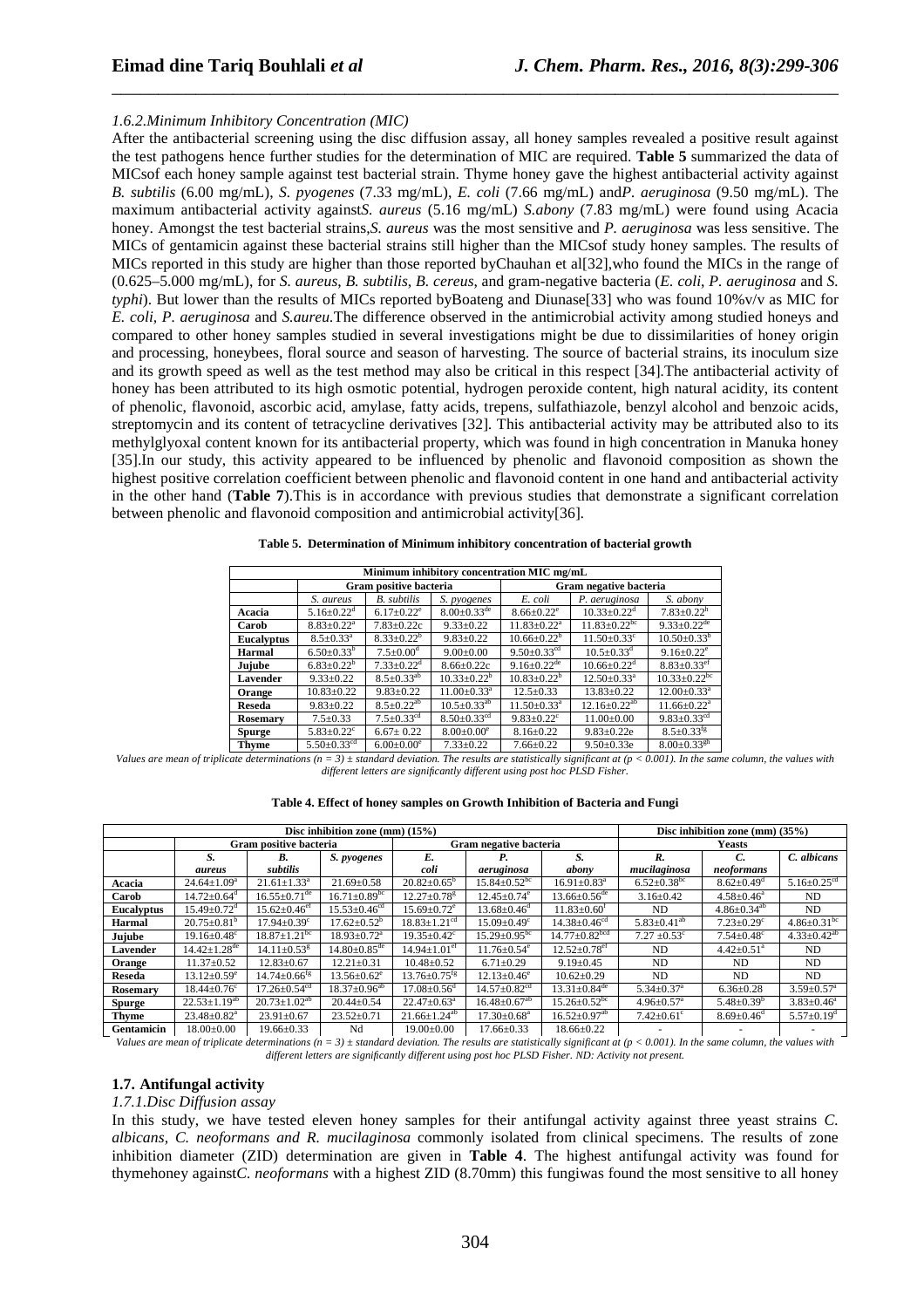samples and the lowest antifungal activity was found inCarob honey against *R. mucilaginous* with the lowest ZID (3.16 mm). *C. albicans* was the most resistant of testing yeast strains. Among analyzed honeys, only six samples showed an antifungal activity. Orange and Reseda honeys did not show anyactivity against tested fungi. The results of our study are very close to the result of Moussa et al[37]*,* buta bit higher than those reported by Anyanwu[38]*.*The fact that honey samples did not show the same level of activity against tested fungal strains as shown the result suggest that physical-chemical properties, botanical origin and entomological origin play an important role in influencing the antimicrobial activity. Varying sensitivities of *Candida albicans* to different honey samples was observed also by Anyanwu[38], Alzahrani et al[39]*.* The emergence of resistant strains may be the reason of the low susceptibility of some of the test organisms in the honey samples.

\_\_\_\_\_\_\_\_\_\_\_\_\_\_\_\_\_\_\_\_\_\_\_\_\_\_\_\_\_\_\_\_\_\_\_\_\_\_\_\_\_\_\_\_\_\_\_\_\_\_\_\_\_\_\_\_\_\_\_\_\_\_\_\_\_\_\_\_\_\_\_\_\_\_\_\_\_\_

#### *1.7.2.Minimum Inhibitory Concentration (MIC):*

The honey samples, which showed a positive result against all testfungi were used to determine the MIC. **Table 6** shows the result of MIC of honey samples against three tested fungi. Thehighest antifungal activity was observed for thyme honey against *C. neoformans*(MIC=15.16%) and the lowest was revealed in spurge honey against *C. albicans*(MIC=29.50%). Our results are in agreement with those reported byAnyanwu[38] who has found using four honey samples against six tested fungal strainsMICs a range of  $(20-25\%)$ ,  $(20\%)$ ,  $(20\%)$ ,  $(12.5-20\%)$ ,  $(20-25\%)$  and (20-40%) for *A. niger*, *A.flavus, P.chrysogenum, M.gypseum, C.albicans,* and Saccharomyces spp respectively[40] has found (MIC= 19.33%) for *C. neoformans*, and (MIC= 23.33%) for *C. albicans*, which are very close to our results.The analysis of correlation (**Table 7**) between MIC versus flavonoids and MIC versus phenols shows a medium to high correlation between MIC and phenolic content, and very strong correlation was observed between MIC and flavonoids suggesting that these compounds may be the main contributor in honey antifungal activity. Candiracci et al[41] have demonstrated that flavonoids present in honey have the capacity to inhibit the dimorphic conversion of *C. albicans*.

| Table 6. Determination of Minimum inhibitory concentration of fungal growth |  |
|-----------------------------------------------------------------------------|--|
|-----------------------------------------------------------------------------|--|

|                | Minimum inhibitory concentration MIC % |                  |                  |  |  |  |
|----------------|----------------------------------------|------------------|------------------|--|--|--|
|                | R. mucilaginosa                        | C. neoformans    | C. albicans      |  |  |  |
| Acacia         | $19.00 \pm 0.33$                       | $16.66 \pm 0.33$ | $21.33 \pm 0.22$ |  |  |  |
| Harmal         | $19.83 \pm 0.22$                       | $17.83 \pm 0.22$ | $26.50 \pm 0.33$ |  |  |  |
| Jujube         | $18.33 \pm 0.22$                       | $18.50 \pm 0.33$ | $24.83+0.22$     |  |  |  |
| Rosemary       | $20.66 \pm 0.22$                       | $19.83 \pm 0.22$ | $27.83 \pm 0.22$ |  |  |  |
| Spurge         | $24.50 \pm 0.33$                       | $21.66 \pm 0.22$ | $29.50 \pm 0.33$ |  |  |  |
| Thyme          | $16.83 \pm 0.22$                       | $15.16 \pm 0.22$ | $23.66 \pm 0.22$ |  |  |  |
| Amphotericin B | 0.000005                               | 0.000007         | 0.00001          |  |  |  |

*Values are mean of triplicate determinations (n = 3) ± standard deviation. The Results are statistically significant at (p < 0.001). In the same column, the values with different letters are significantly different using post hoc PLSD Fisher.* 

|  |  | Table 7. Correlation phenolic and flavonoid content with antibacterial and antifungal activities |
|--|--|--------------------------------------------------------------------------------------------------|
|--|--|--------------------------------------------------------------------------------------------------|

|                    | S. aureus | $\cdots$<br>subtilis | pyogenes<br>ມ. | <br>-<br>coli | aerugmosa              | <i>abon</i> | R.mucılagınosa | C.neotormans | C.albicans<br>$\overline{\phantom{a}}$                |
|--------------------|-----------|----------------------|----------------|---------------|------------------------|-------------|----------------|--------------|-------------------------------------------------------|
| $P$ <i>henolic</i> | 0.928     | 0.948                | 0.937          | 1.868         | 0.918                  | 0.912       | $- - -$<br>v., | 0.809        | J.784                                                 |
| tlavonoid          | 0.800     | 0.838                | 0.808          | 0.760         | .75<br>v. <i>i J</i> 1 | 0.804       | 0.947          | 0.845        | 517<br>$\mathsf{U} \cdot \mathsf{U} \cdot \mathsf{I}$ |

## **CONCLUSION**

The results of this work have shown that honey samples revealed considerable antibacterial and antifungal activities. Moreover, the studied honeys exhibited a high reducing activity, high inhibition of lipid peroxidation as well as a high scavenging activity. These activities were found in high correlation with their phenolic and flavonoid contents. The current investigation proved the traditional use of honeys for numerous human ailments especially for infectious diseases. Hence, it could be recommended to use the honey as an alternative of antimicrobial drugs.

#### **Acknowledgements**

The authors extend their thanks and appreciation to Mr. Ait Kabbout, Mr Abdelmonaim, Miss L. Ouirzgan, Miss S. Bouhlali for their assistance and valuable guidance.

#### **REFERENCES**

[1] T Eteraf-Oskouei; M Najafi. *IranJ Bas med Sci*., **2013**, 16(6), 731-742.

[2] V Bansal; B Medhi; P Pandhi. *Kathmandu Univ Med J*., **2005**, 3(3), 305-309.

[3] AA Asadi-Pooya; MR Pnjehshahin; S Beheshti. *Rivista di biologia*.,**2002**, 96(3), 491-495.

[4] A Ajibola; JP Chamunorwa; KH Erlwanger. *Nutr Metab*., **2012**, 9, 61.

[5]JM Alvarez-Suarez; S Tulipani; S Romandini; E Bertoli; M Battino. Med J Nutrition Metab.,**2010**, 3, 15-23.

[6] EDT Bouhlali; M Ramchoun; C Alem; K Ghafoor; J Ennassir; Y Filali-Zegzouti. *J Saudi Soc Agr Sci*. **2015**. (in press).